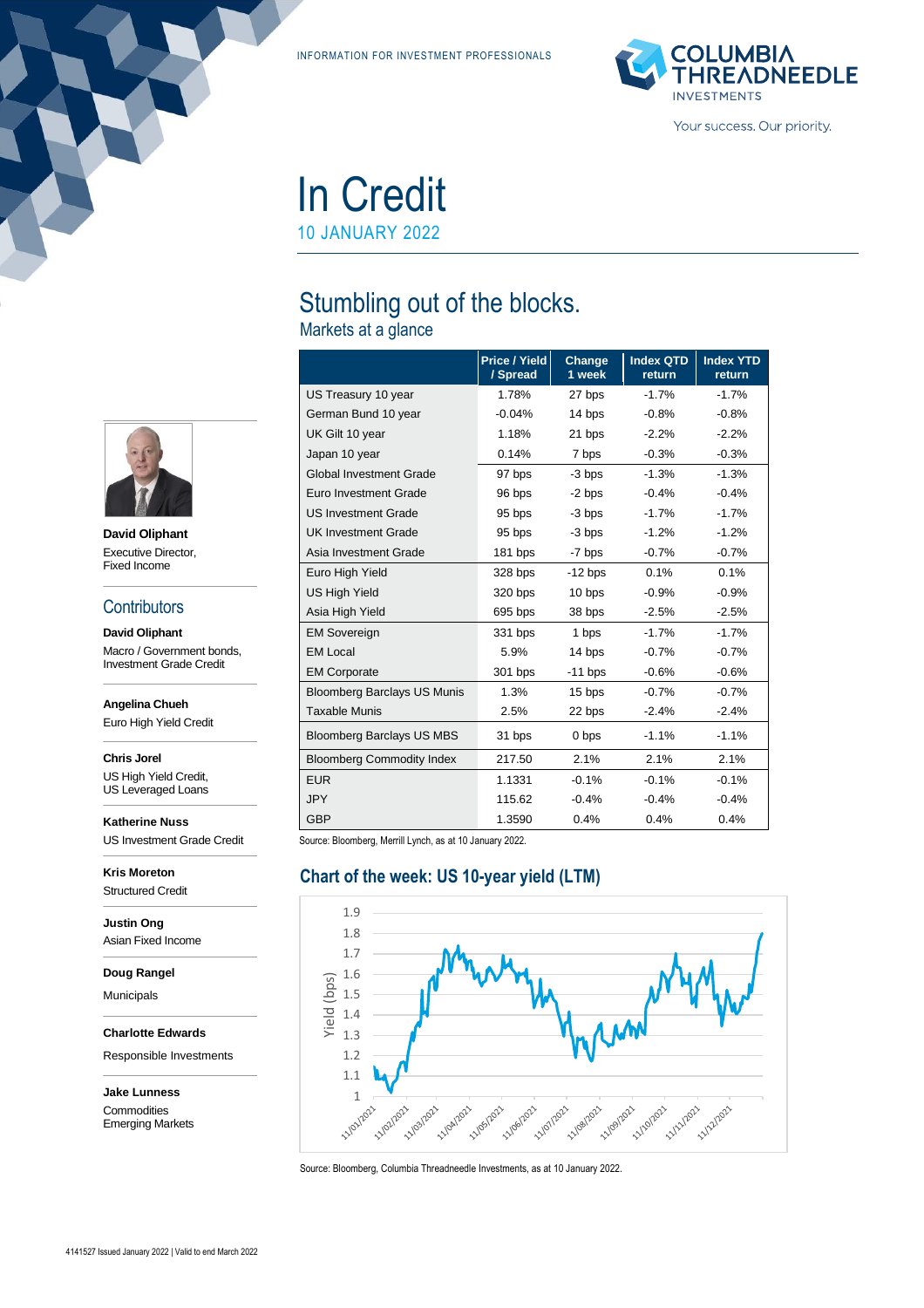## Macro / government bonds

It has not been a good start to the year. Core government bond yields have risen very rapidly with the benchmark 10-year US treasury yield increasing by almost 30bps in the space of five trading sessions **(see chart of the week).**

Why so? Recent news (both fundamental and on the virus front) suggests ongoing economic strength/inflationary pressures, which will require a more robust policy shift; while evidence supports the idea that the omicron variant is not as medically dangerous as its predecessor. In this light, the US Federal Reserve intimated that not only will rates need to rise, and by more than thought barely a few weeks ago, but that it is looking at starting to dismantle its swollen balance sheet in the not-too-distant future. None of this made for happy reading for risk-free assets.

The week also ended on a 'sour note' with the US employment report showing that the rate of unemployment had fallen to below 4% (3.9%), its lowest level since before the pandemic and effectively at full employment. Also, rather worryingly, wages rose more than expected; all in all raising the chances of a March rate hike to near certainty.

Dissecting the move higher in yields, it was real yields rather than a further rise in inflation concerns that pushed prices lower to revisit levels not seen since March of last year. This implies that the move is more about policy catch-up than further fears of inflation. Yields are now over 1.7% at the 10-year point of the curve. Europe and the UK did not escape the carnage. Bund yields, once well below 0% yield, are now perilously close to that psychologically significant point while UK gilts remain on an upward yield trend.

This week's critical data release will be the US consumer price index barometer of inflation. We expect to see a moderation of the monthly increase though the headline rate should come in around 7% y/y, which would be the highest rate of inflation since the early 1980s.

## Investment grade credit

At least in spread terms, it has been a better start to the year for credit markets than their government bond cousins. Market spreads are tighter even as equities are lower and US high yield spreads wider (see below). Perhaps this says something about investor positioning. So, as we ended the first week, spreads have effectively rebounded and cut the Q4,2021 spread widening in half with global spreads now back below 100bps.

New issuance has also picked up with this more positive sentiment and the opening of markets post holiday season. This issuance has been found in all major markets but has been more focused at this stage on banks than corporates. We expect the heavy supply pipeline to continue this week and to weigh on markets in the immediate term. Longer term we expect net supply to wane and to be more benign than last year, which will support the market.

In company specific news, datacentre giant Digital Realty announced the purchase of a majority stake in one of Africa's largest centres (Teraco) last week. There was also a rekindling of speculation of some kind of tie-up between French supermarket chains Auchan and Carrefour. This week brings the start of US earnings season with major banking groups such as Citigroup, JPMorgan, and Wells Fargo reporting results.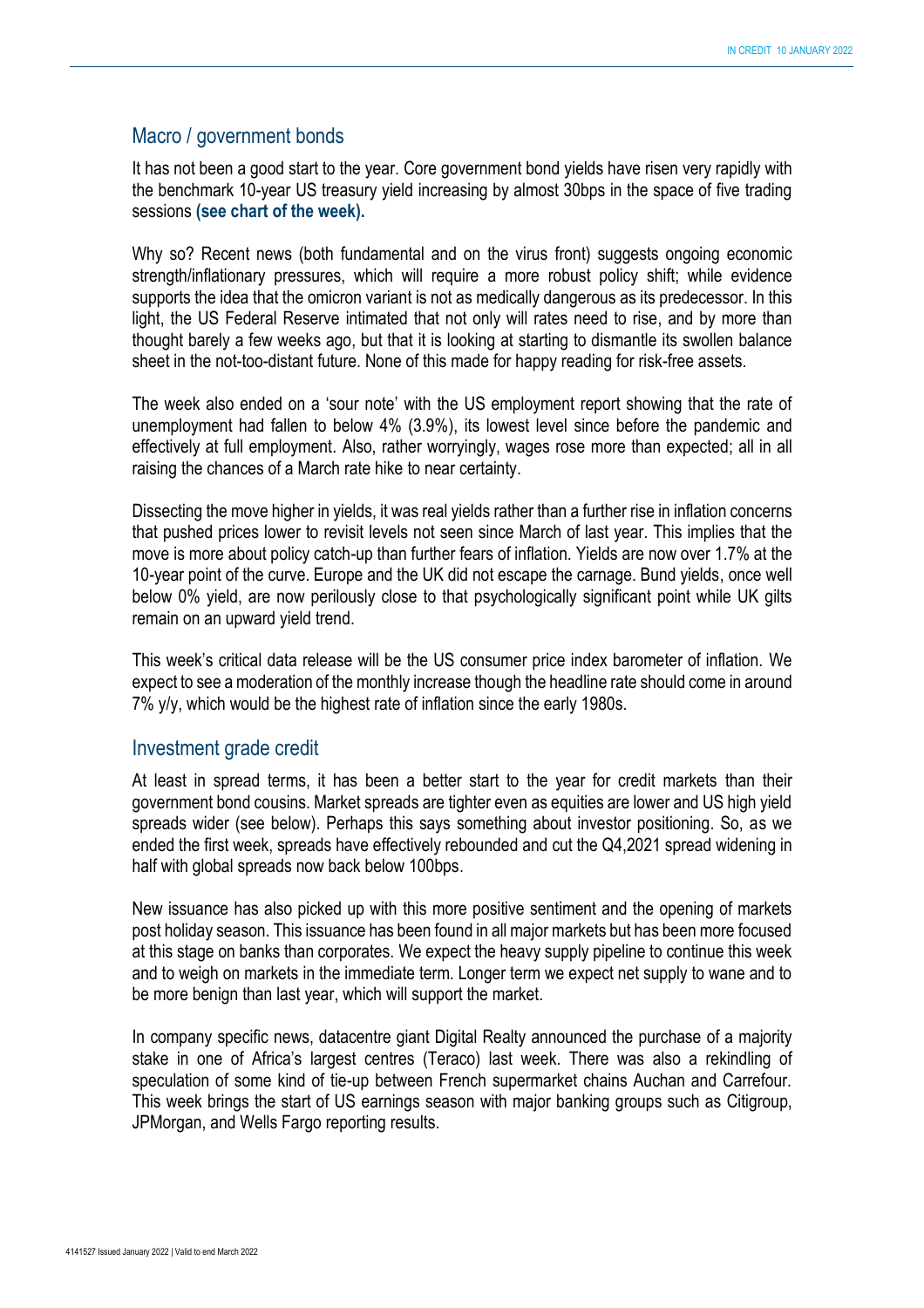## High yield credit & leveraged loans

US high yield bond prices reversed a large portion of December's gains over the past week as investors absorbed hawkish Fed minutes and a sharp increase in treasury yields to begin 2022. That said, spreads were only moderately wider and reside a mere 15bps above late December's multi-year tight despite the repricing. The ICE BofA US HY CP Constrained Index returned -0.94% and spreads were 11bps wider. Capital markets slowly reopened over the week with a manageable \$6.0bn of issuance. According to Lipper, the asset class reported a \$584m retail fund inflow. On the other hand, the average price of the J.P. Morgan Leveraged Loan index rose \$0.18 over the week despite the setback for high yield bonds, as the sharp rise in rates boosted the appeal of floating-rate products. Retail loan funds experienced an \$840m inflow.

European high yield had a firm start for 2022 as spreads narrowed and yields fell the first week of the year. The travel and leisure sectors led the market given the relatively positive Omicron news that symptoms are generally milder. Flows were positive, both for ETFs and managed accounts with €364m coming in, almost making up for the net outflows experienced in December. The primary market was off to a slow start with just one deal (VodafoneZiggo's €750m senior secured sustainability-linked bond offering.) This is likely to pick up pace in the coming weeks given the expected calendar being discussed.

In reviewing 2021, the default picture ended the year with one more default, gaming company, Loewen Play, in December. This brought the number to six defaulted issuers over €3.5bn, and a 2021 default rate of 0.9%, a historical low. Given the company's bonds traded at around 90, it was also another example of the high recovery rate, characteristic of 2020 and 2021. Overall, recoveries in 2021 averaged 84%, way over the historical 40%. This trend is expected to continue given the default outlook for 2022 is sub 1%.

Issuance also hit a record level in 2021 as the year closed at €150bn, 45% higher than the record set in 2020. This was even as Q4 exhibited relatively lower issuance compared to the last quarters of 2019 and 2020. This year could be lower or not given all the M&A talk. The year has already started with talk of deals carried over from 2021 (eg, Playtech by Aristocrat, Cambiboc acquisition of Evergreen Asia, Telecom Italian LBO, Atlantia bid for Yunex).

On the ESG front, the aforementioned VodafoneZiggo new issuance set a new precedence as it included a feature where the redemption price can step down if the company hits its stability targets. This feature already exists in the loan market but had yet to appear in the bond market.

### Structured credit

The US Agency MBS market posted a 1.13% loss last week as interest rates sold off on the release of hawkish Fed minutes. Mortgages widened as the market digested reduced demand and the potential for balance sheet normalisation following the first hike in interest rates. Prepayment speeds in December came in slower than November and as rates march higher, are expected to continue to slow, which will aid in the supply/demand equation in 2022.

In Non-agency MBS, gross new issuance in 2021 hit a post GFC high of \$198bn. Prime 2.0 led the way followed by Non-QM and Investor owned. Delinquencies were down substantially in 2021: Prime 2.0 was down 70% and CRT and Non-QM were down 61% and 60%, respectively.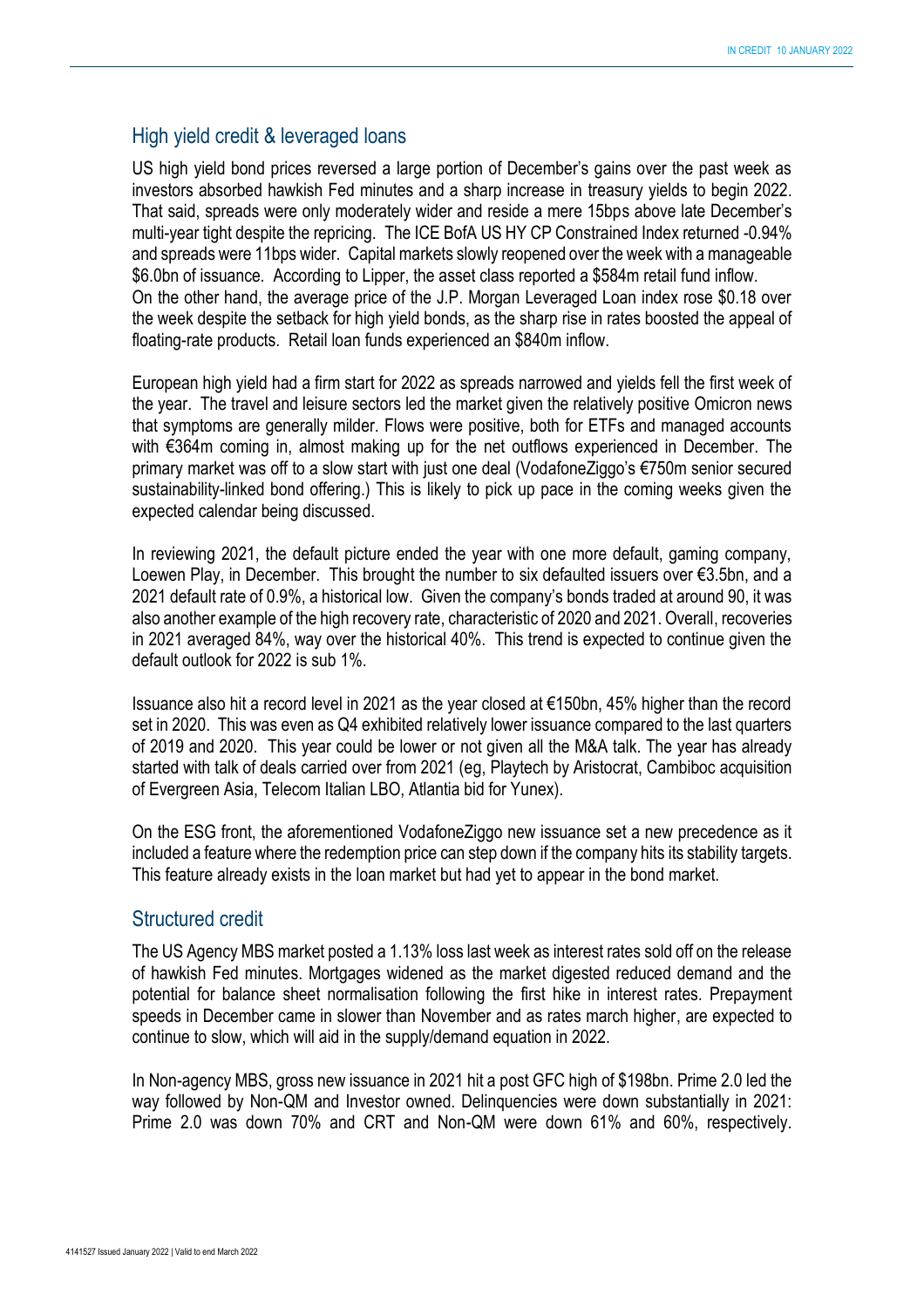Prepayment speeds slowed Prime but picked up in Non-QM and RPL on improved credit availability and related refi incentive.

Home price appreciation continued its slowing trend off peak levels of 20% y/y in August coming in at 19% y/y in the most recent print. Demand continues to exert pressure, however, as supply of existing homes declined 11% y/y.

## Asian credit

The distress in the Chinese high yield property sector remains elevated. China Credit Trust said that an entity related to Shimao Group has defaulted on a CNY792m trust product (unpaid balance CNY645m). Shanghai Shimao Construction Group (63.9%-owned subsidiary of Shimao Group) is the guarantor for its 30%-owned entity, Shanghai Qianyi Construction Materials Company, which defaulted on the trust product. According to China Credit Trust, it had only received CNY147m (\$23m) of the CNY792m that was due on 27 December 2021.

Shanghai Shimao Construction stated that the default on the trust product will not trigger other early bond repayments. In order to enhance its liquidity position, similar to Powerlong Real Estate's recent \$135m tap on existing notes, CIFI Holdings issued an additional \$150m notes, which will be consolidated with the \$350m 4.45% '26s notes it issued in May 2021.

## Emerging markets

It was a weak start for the year as EMD was weighed down by both US Fed policy tightening direction and more negative news from the Chinese property slowdown.

Hard currency sovereign and corporate debt experienced negative performance both from spread widening and rising US treasury yields. EM local bonds also returned negative performance, due to both US dollar strengthening and rising yields. Still, the asset class experienced inflows of \$391m, the year's first week, mainly ETF-driven as managed accounts saw very small outflows. This was specifically the case for hard currencies breaking a seven-week streak of outflows. It was different for local currency funds as they continued December's trend of outflows, with only Chinese funds differing as they are still experiencing inflows.

EM central banks continue the rate hiking trend of 2021, given rising inflation concerns, with Poland being the first central bank to hike in 2022 as it raised rates 50bps to 2.25%, indicating there is still room for another hike. The central bank of Peru followed suit, later in the week, as it also raised rates 50bps to 3.0%, while saying that more increases are likely.

In Russian news: much higher energy prices was the trigger point in Kazakhstan as antigovernment demonstrations took over the country, protesting ostensibly about higher petrol prices but really due to general dissatisfaction with the state. In response, Putin sent Russian troops to help Kazakh forces secure the country and restore control. Alongside this action, regarding Ukraine, Putin has started to amass troops at the Russia-Ukraine borders (north, south, and east) making demands that NATO pull back from increasing ties with Ukraine and setting off a potential standoff with the West. This is being called the largest military actions in Europe since WWII.

In government support news, Sri Lanka announced a \$1.1bn relief package (cash allowance to public sector, agriculture subsidies, removal of taxes on essential goods and drugs).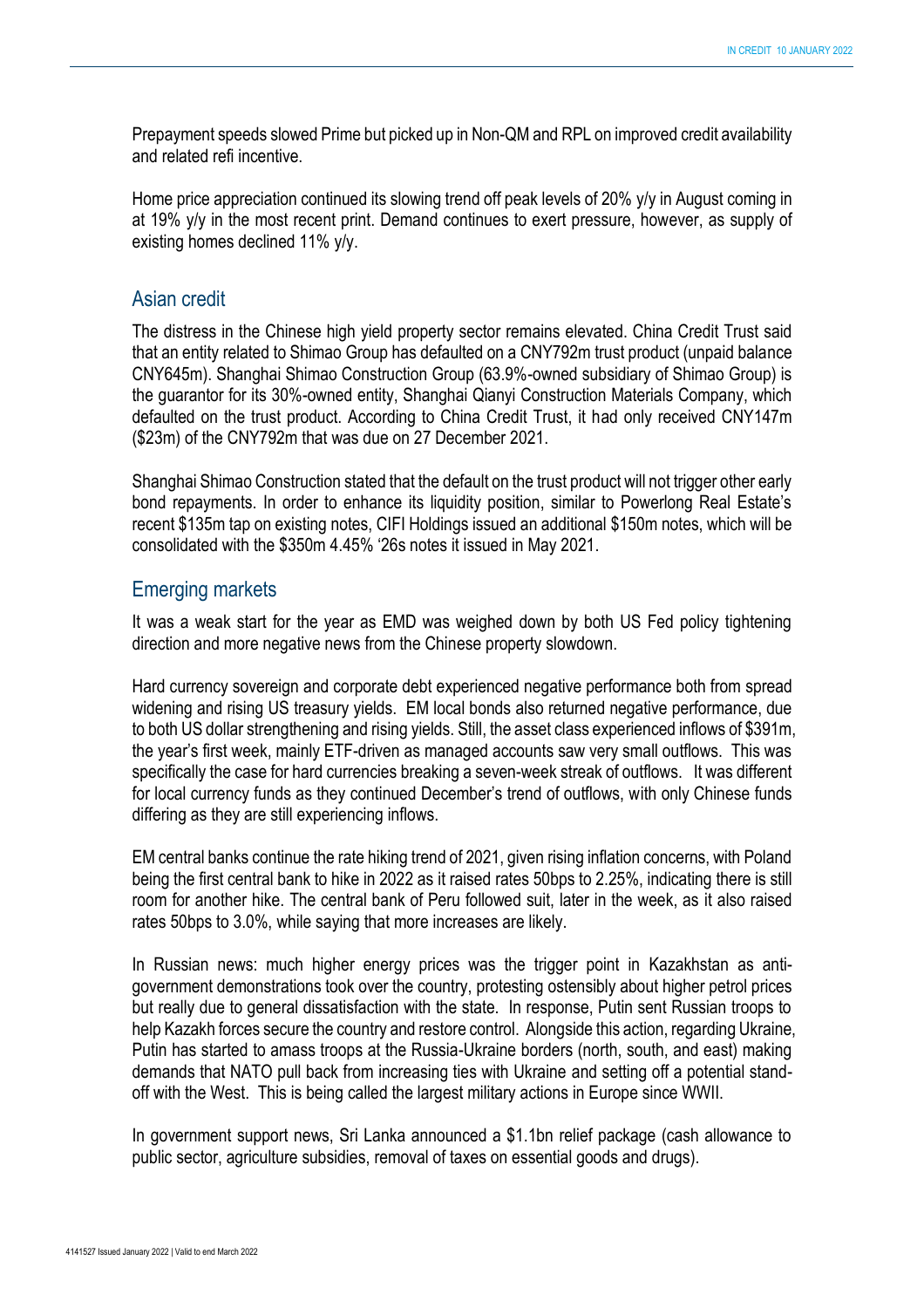## **Commodities**

A strong start for the year with the index up 2.1%.

This was largely led by energy, especially oil, as crude oil was up around 5% and oil products were up 6% and higher. OPEC continues to hold the position to not increase production in January. Oil prices were also supported by news that Chevron had closed some production sites in Kazakhstan on back of the anti-government unrest. Natural gas, in Europe, rose sharply on lack of Russian flows as well as due to Russian troops in Kazakhstan and at the Ukrainian borders, and even dragged up higher US natural gas at one point, last week. Tightness of energy is also a risk on the upside for most of the base metals due to the need for production.

Base metals were also higher, largely due to aluminium, which was up almost 4%, as copper and nickel performed negatively for the first week of 2022. Precious metals were down for the week, on the back of the Fed's hawkish indications, led by silver that fell 4% while gold was down almost 2%.

Agriculture was also stronger on the back of weather concerns in South America, especially Brazil and Argentina, mainly effecting soyabeans as wheat posted a negative return for the week. Expectations for 2022 are strong, even after the 27% return for 2021.

## Responsible investments

The European Central Bank is front and centre this week for the responsible investments view on the credit market. Executive Board member Isabel Schnabel made a speech over the weekend making it clear that inflation forecasts may need to remain higher for longer as the EU attempts to be the world's first carbon-neutral region by 2050. She remarked that: "In an environment of large excess savings and protracted supply disruptions, the energy transition may lead to inflation remaining higher for longer, thereby potentially raising the risks of inflation expectations destabilising." Inflation for December surprised the market on Friday at 5%, but the latest forecasts show inflation reaching 3.2% this year and then slowing to 1.8% for 2023 and 2024. Schnabel noted in her speech that these forecasts included technical assumptions on energy components that were "surrounded by significant uncertainty".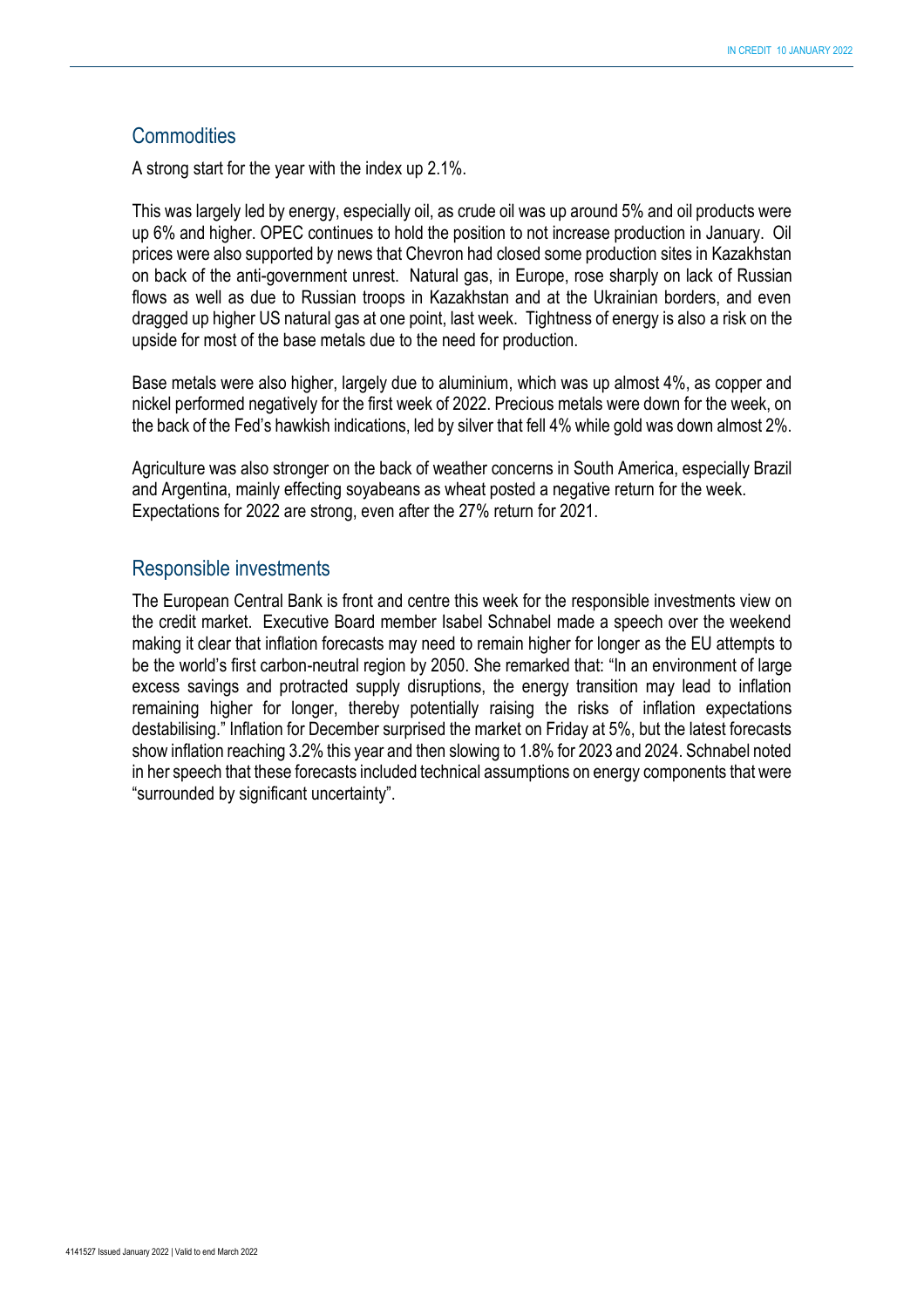# Summary of fixed income asset allocation views

# **Fixed Income Asset Allocation Views**

 $10<sup>th</sup>$  lenyery 2022



| Tu∾uanuary zuzz<br><b>INVESTMENTS</b>                                                |                                                                                                                                             |                                                                                                                                                                                                                                                                                                                                                                                                                                                                                                                                                                                                                                           |                                                                                                                                                                                                                                                                                                                                                                                                              |  |  |
|--------------------------------------------------------------------------------------|---------------------------------------------------------------------------------------------------------------------------------------------|-------------------------------------------------------------------------------------------------------------------------------------------------------------------------------------------------------------------------------------------------------------------------------------------------------------------------------------------------------------------------------------------------------------------------------------------------------------------------------------------------------------------------------------------------------------------------------------------------------------------------------------------|--------------------------------------------------------------------------------------------------------------------------------------------------------------------------------------------------------------------------------------------------------------------------------------------------------------------------------------------------------------------------------------------------------------|--|--|
| <b>Strategy and positioning</b><br>(relative to risk free rate)                      |                                                                                                                                             | <b>Views</b>                                                                                                                                                                                                                                                                                                                                                                                                                                                                                                                                                                                                                              | <b>Risks to our views</b>                                                                                                                                                                                                                                                                                                                                                                                    |  |  |
| <b>Overall Fixed</b><br><b>Income</b><br><b>Spread Risk</b>                          | Under-<br>weight $-2$ $\begin{array}{ c c c c c }\n\hline\n1 & 1 & 1 & +1 & +2 \\ \hline\n\end{array}$ Over-                                | Although credit spreads have widened slightly, they are still<br>near all-time tights and leave little room for the growth story to<br>get derailed. Pockets of opportunity with deleveraging &<br>upgrade activity exist.<br>We are past the peak of economic growth and central bank<br>accommodation. The pullback in forecasted liquidity has left<br>opportunity for market volatility.<br>Uncertainty remains elevated as the Omicron variant spreads,<br>inflation fears revive, supply disruptions continue, monetary &<br>direct fiscal support wane, and unemployment benefits expire.                                          | ■ Upside risks: the unique COVID recovery in<br>fundamentals allow spreads to rocket past all-<br>time tights. Spreads have spent extended<br>periods near tights in other periods as well.<br>Downside risks: Omicron worsens. Supply<br>chain disruptions and inflation fears continue<br>into 2022. Both fiscal and monetary stimulus<br>are removed just as growth decelerates could<br>cause a sell off |  |  |
| <b>Duration</b><br>$(10-year)$<br>$('P' = Periphery)$                                | Short $\frac{4}{-2}$ $\frac{4}{1}$ $\frac{4}{0}$ $\frac{4}{1}$ $\frac{4}{1}$ $\frac{4}{1}$ $\frac{4}{1}$ $\frac{4}{1}$ Long<br>€            | Carry offered by front end yields now attractive<br>×<br>Longer yields continue to be capped by long-run structural<br>downtrends in real yields<br>Inflation likely to normalize over medium term<br>Hiking cycles to be shortened by easing inflation and<br>moderating demand<br>ECB to lean against rising financing rates<br>п                                                                                                                                                                                                                                                                                                       | Inflationary dynamics become structurally<br>persistent<br>Labour supply shortage persists; wage<br>pressure becomes broad and sustained<br>Fiscal expansion requires wider term premium<br>٠<br>Long run trend in safe asset demand reverses<br>m.                                                                                                                                                          |  |  |
| <b>Currency</b><br>$(E' = European$<br>Economic Area)                                | Short $\frac{\mathbf{E} \text{ EM}}{-2 \cdot 1 \cdot 1 \cdot 0 \cdot 1 + 1 \cdot 2}$ Long<br>$E$ A\$ s                                      | The US leads the way on the economic recovery from the<br>pandemic, which drives a monetary wedge between the<br>Federal Reserve and ECB<br>Window for dollar underperformance has narrowed as central<br>banks globally turn more hawkish on inflation expectations at<br>the expense of growth<br>п<br>Tactically reduced EURUSD short given the uncertainty<br>around Omicron and potential impact on Fed tightening cycle.                                                                                                                                                                                                            | ш<br>Re-acceleration of global growth forecasts led<br>by reversal of China credit contraction<br>п<br>US fiscal push fades<br>D<br>Omicron variant requires reimposition of<br>health measures and knocks Fed off course,<br>to the benefit of low yielding majors versus the<br>Dollar.                                                                                                                    |  |  |
| <b>Emerging</b><br><b>Markets Local</b><br>(rates (R) and<br>currency (C))           | Under- $R$<br>weight -2 $-1$ $1$ $0$ $+1$ $+2$ weight<br>с                                                                                  | Selective opportunities<br>Dollar resilience may crimp scope for EMFX performance<br>EM real interest rates relatively attractive, curves steep in<br>places                                                                                                                                                                                                                                                                                                                                                                                                                                                                              | ■ Central banks tighten aggressively to counter<br>fx weakness<br>• EM inflation resurgence<br>• EM funding crises drive curves higher and<br>steeper<br>Tightening global financing conditions                                                                                                                                                                                                              |  |  |
| <b>Emerging</b><br><b>Markets</b><br>Sovereign<br><b>Credit (USD</b><br>denominated) | Under- $\frac{1}{2}$ -1 $\frac{1}{0}$ $\frac{1}{1+1}$ +2 weight                                                                             | Valuations are getting increasingly more attractive<br>Dispersion in outlooks across EM is rising as the recovery<br>begins at different paces. Countries with commodity exposure<br>and better fiscal adaptability rise to the top<br>Index composition changes over the last 5 years have added a<br>lot of duration to the sector, leaving especially IG EM<br>vulnerable. We prefer HY EM (selectively).<br>US growth outperformance is starting to cause weakness in<br>m.<br>EMFX, with the exception of countries aggressively hiking rates<br>(like Russia and Brazil).                                                           | Spillover from China's credit woes<br>A replay of 2013 occurs with a taper tantrum or<br>swift appreciation of the USD<br>Growth scars from COVID persist and hurt<br>commodity prices & ability to grow out of<br>deficits.<br>There are even further delays in mass<br>٠<br>vaccination outside of developed markets.                                                                                      |  |  |
| <b>Investment</b><br><b>Grade Credit</b>                                             | Under- $\frac{1}{12}$ -1 0 $\frac{1}{12}$ +1 +2 weight                                                                                      | US spreads are the tightest since 2005, when average credit<br>quality was higher and duration was 50% lower.<br>IG has been historically resilient in the face of inflation, even if<br>other sectors may benefit more from it.<br>Good fundamentals after most recent earnings, with strong<br>a.<br>balance sheet management and deleveraging from capital<br>management & sales growth                                                                                                                                                                                                                                                | G bonds further cement their place in global<br>investors' portfolios as safe assets, replacing<br>government bonds.<br>M&A and shareholder returns remain in the<br>backseat of management's priorities for an<br>extended period of time.                                                                                                                                                                  |  |  |
| <b>High Yield</b><br><b>Bonds and</b><br><b>Bank Loans</b>                           | Under- $\frac{1}{\text{weight}}$ -2 $\frac{1}{1}$ -1 $\frac{1}{0}$ +1 +2 weight                                                             | Spreads are nearly to all-time tights, although credit quality has<br>improved through defaults and ample liquidity Runway left in<br>HY recovery trade rising stars<br>Bank loans continue to be a more attractive part of the show<br>better valuations relative to corporates.<br>The best performing parts of these sectors have been the most<br>volatile and lowest quality.<br>Defaults are set to drop dramatically in 2021 in part due to the<br>m.<br>rapid recovery, but also due to an ability to remove near-term<br>maturities by companies across the credit spectrum.                                                     | ×<br>The reach for yield continues to suppress<br>spreads, although mounting negative<br>headwinds (inflation, supply disruptions) are<br>increasing pressure for higher yields.<br>Waves of ratings upgrade begin to occur this<br>vear.<br>There are few exogenous shocks that shake<br>the tight spread environment.                                                                                      |  |  |
| <b>Agency MBS</b>                                                                    | Under- $\frac{1}{2}$ $\frac{1}{2}$ $\frac{1}{2}$ $\frac{1}{2}$ $\frac{1}{2}$ $\frac{1}{2}$ $\frac{1}{2}$ $\frac{1}{2}$ weight               | The Fed's taper was well advertised and saw a muted market<br>reaction upon official announcement.<br>Valuations remain extremely rich, with unattractive carry in<br>many Specifies Pools and CMO deals<br>With interest rates falling again, fundamentals worsen as<br>prepayment speed will remain elevated. Changes to FHFA<br>housing policies could also be marginally negative for<br>fundamentals over time.                                                                                                                                                                                                                      | Housing activity slows considerably and<br>prepays move back down to normal levels.<br>without denting households' ability to service<br>mortgages.<br>■ Uncertainty the Fed taper schedule and long-<br>term position                                                                                                                                                                                       |  |  |
| <b>Structured</b><br><b>Credit</b><br>Non-Agency<br><b>MBS &amp; CMBS</b>            | Under-<br>weight $-2$ $-1$ $0$ $+1$ $+2$ weight                                                                                             | Our preference remains for non-agency RMBS in this area.<br>Opportunities with repricing risk premiums in new issues<br>RMBS: Housing continues to outperform in the recovery as HH<br>balance sheets are strong, demographics are positive, and<br>supply is constrained. Valuations are less compelling, but can<br>provide stable carry in de-risking portfolios.<br>CMBS: favored bonds are still 'story' bonds. A return to normal<br>a.<br>won't look 'normal' for sectors like office space or convention<br>hotels and recently has lagged.<br>Spread tightening looks somewhat excessive along the<br>margins of credit quality. | Attractive shorter duration deals coming into<br>market, provide less carry<br>Changes in consumer behaviour in travel and<br>m.<br>retail last post pandemic<br>Work From Home continues full steam ahead<br>post pandemic (positive for RMBS, negative<br>for CMBS).<br>Rising interest rates may dent housing market<br>strength, but seems unlikely to derail it.                                        |  |  |
| <b>Commodities</b>                                                                   | Under- $\frac{1}{1}$ $\frac{1}{1}$ $\frac{1}{1}$ $\frac{1}{1}$ $\frac{1}{1}$ $\frac{1}{1}$ $\frac{1}{1}$ $\frac{1}{1}$ $\frac{1}{1}$ weight | o/w Copper & Lead vs Zinc<br>u/w Livestock<br>$u/w$ Gold<br>o/w Oil<br>o/w Natural Gas                                                                                                                                                                                                                                                                                                                                                                                                                                                                                                                                                    | <b>US China trade war</b><br>Renewed Covid lockdowns<br>Global Recession                                                                                                                                                                                                                                                                                                                                     |  |  |